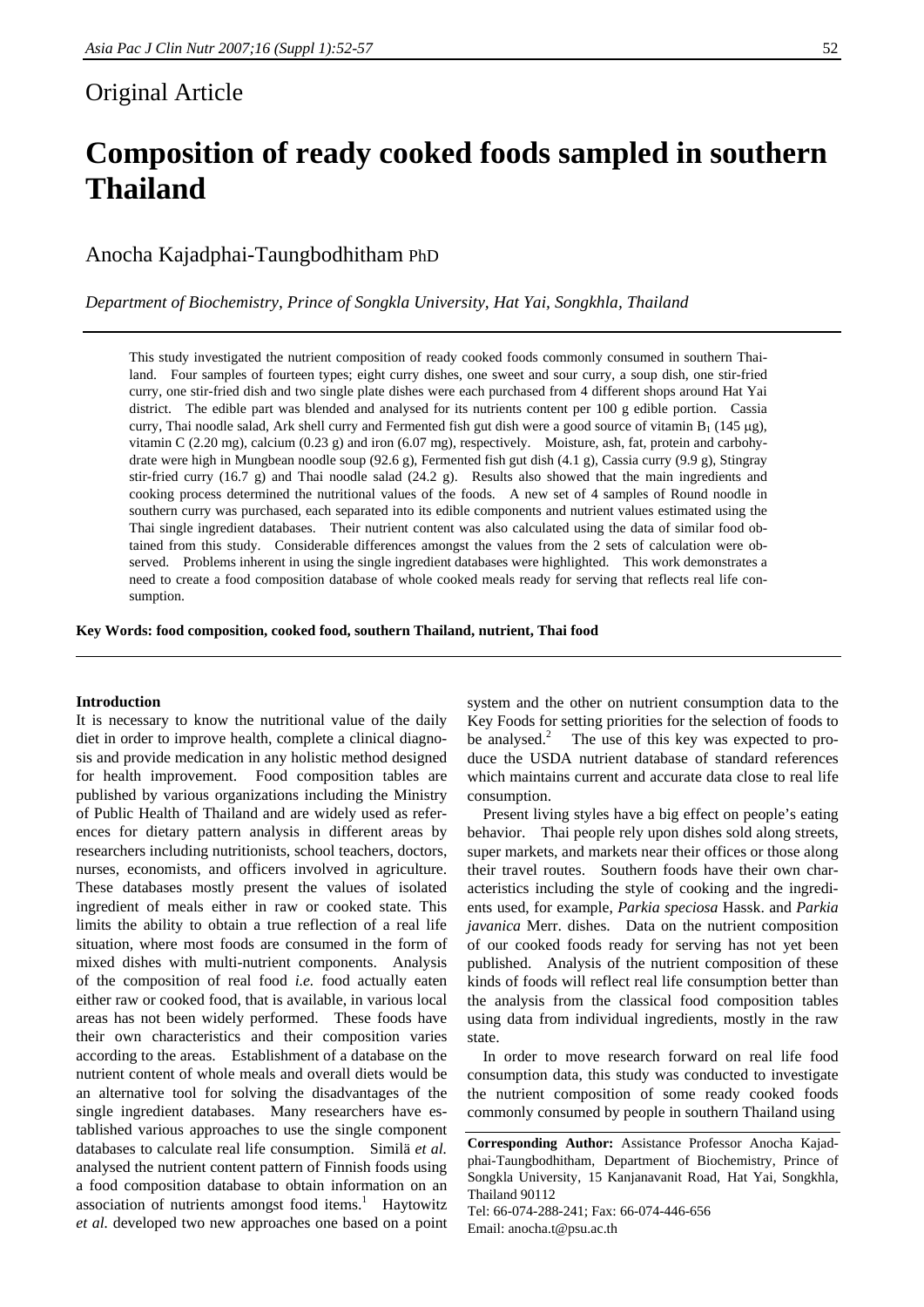| #   | Local Name      | Common Name <sup>#</sup>                | Ingredients                                                                                                                                                                       |
|-----|-----------------|-----------------------------------------|-----------------------------------------------------------------------------------------------------------------------------------------------------------------------------------|
| 1.  | Kang Kheelek    | Cassia curry                            | Cassia siamea leaves/flowers; coconut milk, chili paste; fish/pork                                                                                                                |
| 2.  | Kang Khanun     | Jackfruit curry                         | Artocarpus heterophyll; coconut milk, chili paste; shrimp/chiken                                                                                                                  |
| 3.  | Kang Hoicrang   | Ark shell curry                         | Area granosa; coconut milk; chili paste; Piper sarmentosum leaves                                                                                                                 |
| 4.  | Kang Munkheenu  | Coleus sp. curry                        | <i>Coleus parvifolius</i> Benth; coconut milk; chili paste; pork/shrimp                                                                                                           |
| 5.  | Kang Yuagklau   | Banana young stem curry                 | Young stem of banana; coconut milk, chili paste; chicken/fermented<br>beef                                                                                                        |
| 6.  | Kang Taipla     | Fermented fish gut curry                | Fermented fish gut; fish meat; chili paste; bamboo shoots, green yard<br>long beans, egg plants, green chili pepper, leech leaves                                                 |
| 7.  | Kang Taepo      | Swamp cabbage curry                     | Ipomoea reptans; coconut milk; chili paste; Garcinea sp./wet tamarind;<br>salty fish/pork                                                                                         |
| 8.  | Kang Yodmakham  | Tamarind curry                          | Tamarindur indica leaves; coconut milk; chili paste; shrimp/fish                                                                                                                  |
| 9.  | Kang Somsubarod | Pineapple curry                         | Ananas comosus; sweet and sour chili paste; fish meat                                                                                                                             |
| 10. | Kang Judwunsen  | Mungbean noodle soup                    | Mungbean noodle; mushroom; celery cabbage/carrot; fish ball and pork                                                                                                              |
| 11. | Pad Plakrabain  | Stingray stir-fried curry               | Dasyatis uarnak; chili paste, leaves of Basil (Ocimum basilicum)/raw<br>pepper seed ( <i>Piper nigrum</i> )                                                                       |
|     | 12. Pad Sataw   | Parkia sp. stir-fried dish              | Seeds of <i>Parkia speciosa</i> Hassk.; green chili pepper; onion; pork and<br>shrimp                                                                                             |
| 13. | Tao Khao        | Thai noodle salad                       | Rice noodle, sweet and sour sauce; blanched swamp cabbage ( <i>Ipomoea</i> )<br>reptans) and mungbean sprout; fresh cucumber; half of medium boiled<br>egg; fried shrimp and tofu |
| 14. | Knumjean        | Round noodle in southern<br>style curry | Round noodle; coconut milk, chili paste, meat of fish                                                                                                                             |

**Table 1.** Details of food samples including local and common names together with their ingredients

† Number 1-8: curry dishes; 9: sweet and sour curry; 10: a soup dish; 11: a stir-fried curry; 12: stir-fired dish; 13-14: single plate dishes. ‡ Scientific names are used where common names are not available.

the Hat Yai district community as a representative area for sampling. The city of Hat Yai has the biggest population in southern Thailand and as most people eat out because the food is generally cheaper to buy than cook, there are thousands of small food sellers all producing similar foods. The second aim of this study is to highlight the advantages of creating a food composition database of whole cooked meals ready for serving for the use in estimating their nutrient values in real life situation.

### **Materials and methods**

#### *Sample preparation*

Fourteen types of local food, commonly consumed amongst southern Thai people were each purchased to obtain 4 samples from 4 different shops. The individual shops were chosen at random from their location which made them easily accessible to many people around the Hat Yai district community. The samples were eight curry dishes, one sweet and sour curry, a soup dish, one stir-fried curry, one stir-fried dish, and two single plate dishes. The edible parts of each food were blended and subjected to analysis in duplicate.

#### *Physical analysis*

Each food was photographed and weighed for its gross, edible and non-edible weight. A photograph of each purchased food was taken as the customer received it from the merchant in a plastic bag, and as it was after being spread on a plate. These photos should be useful for food recall in any future dietary survey.

#### *Nutrient analysis*

The edible part of each purchased food was blended and analysed for their vitamin  $B_1$ , vitamin C, calcium, iron, moisture, ash, fat, protein, and carbohydrate content. Vitamin $B_1$  was determined using the thiochrome method.<sup>3</sup>

Vitamin C was determined by a titration method. $4$  Mineral analysis was performed after ash digestion with acid. Calcium was determined in an ash hydrolysate by a titration method.<sup>5</sup> Iron in the ash hydrolysate was determined by a spectrophotometric method.<sup>6</sup> Moisture was determined using the direct oven drying method at 100 $^{\circ}$ C for 1-2 h until a constant weight was obtained.<sup>7</sup> The ash was determined gravimetrically after burning at 525 ° C.<sup>8</sup> For total fat, Soxhlet extraction with ether was used.<sup>9</sup> Total protein was determined using the Kjeldähl method.<sup>10</sup> Carbohydrate was calculated by difference.

#### *Quality control of the analysis*

Quality control of the analysis was performed along with the sample analysis using a known brand named infant milk powder formula. Criteria for rejection of the analysis values was a difference from the mean + 2 standard deviation of each nutrient. Within-run and between-run precision of the analysis were investigated for each nutrient together with its percentage recovery by the method of analysis.

#### *Data analysis*

The mean value of the duplicate analysis of each food sample was used in the calculation for the mean  $\pm$  standard deviation of 4 different shop samples according to conventional statistical methods.

#### **Result and discussion**

The local name of each food sample, a description of its ingredients, their common name and scientific name are given in Table 1. Table 2 presents weights (g) of edible and non-edible portions of the purchased foods together with their prices. Wide variations in gross and edible weights of each type of purchased food from 4 shops were observed. Variations were due to serving size,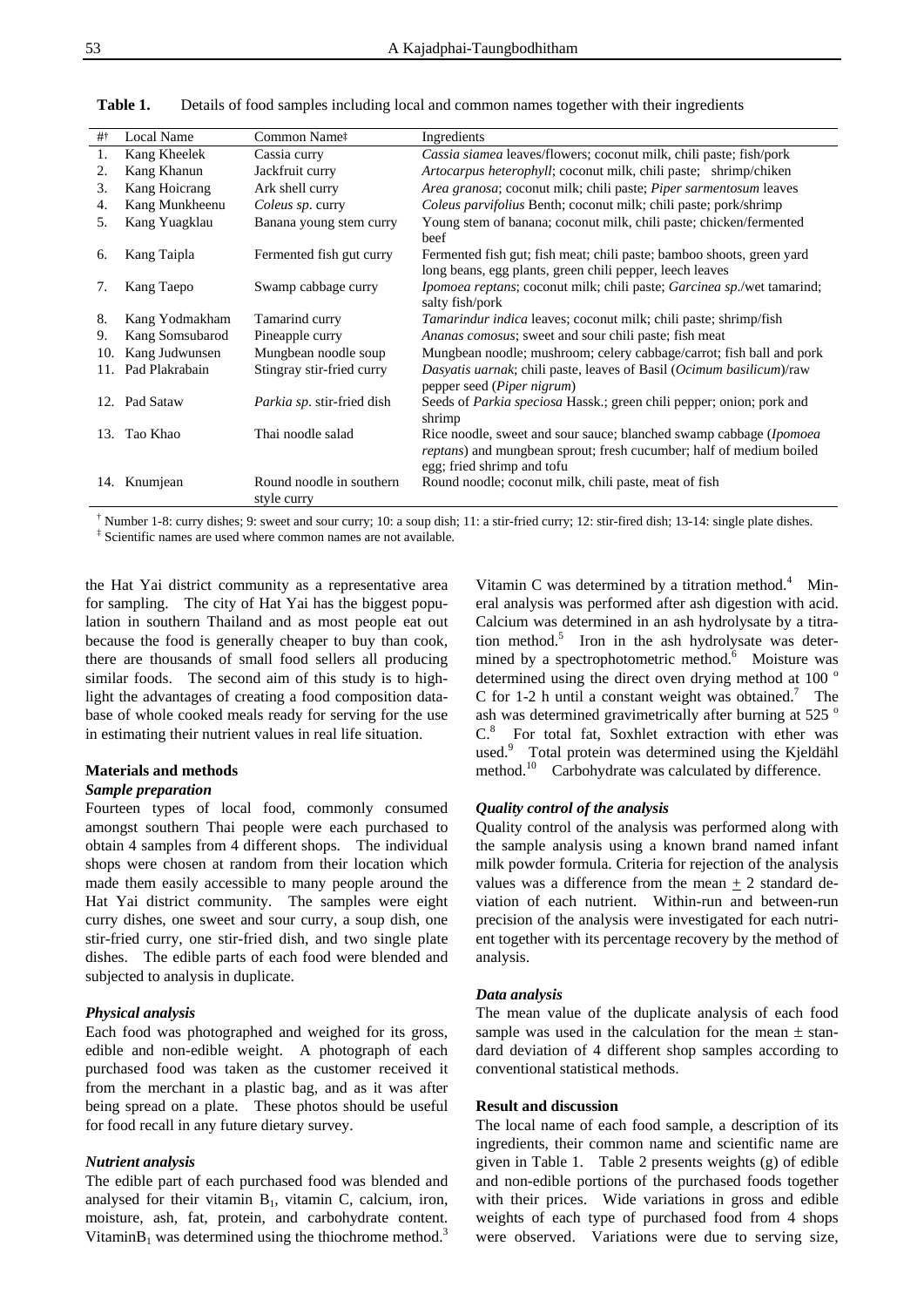recipe and ingredients. For Cassia curry, for example, the difference amongst the shops was from the age and amounts of leaves and flowers. Its meat component also varied between shops *i.e.* 3 shops used fish while the other used minced pork. In the Jackfruit curry, variations in the age of the jackfruit pulp and seeds, and the meat component was also observed between shops, (3 shops used shrimp and the other used chicken). In economic considerations the more you pay the more you get to eat, for most foods, with the exception of the three dishes; Stingray stir-fried curry, Fermented fish gut curry and *Parkia sp.* stir-fried dish. On the same price basis, these three dishes gave less to eat. The first two dishes contained fish as a main component, so they cost more. The third dish contained seeds of *Parkia speciosa* Hassk. and this is a costly vegetable.

 Tables 3 and 4 show the amounts of each nutrient analysed. Comparison of the μg vitamin  $B_1$  content (Table 3) amongst the dishes revealed that Cassia curry and the *Parkia sp.* stir-fried dish provided good sources of the vitamin. *Coleus sp.* curry, Stingray stir-fried curry and Fermented fish gut curry provided a medium source. Foods that contained less than 50 μg vitamin  $B_1$ % were Pineapple curry, Thai noodle salad, Ark shell curry, Swamp cabbage curry, Banana young stem curry, and Round noodle dish. Thailand food composition tables report that raw cassia leaf and *Parkia sp.* contain similar high amounts of vitamin  $B_1$  at 0.11 mg%. This data also confirms that these dishes were a good source of vitamin  $B_1$ .

 Thai noodle salad (Table 3) contained the highest amount of vitamin C, followed by *Coleus sp.* curry, *Par*

| <b>Table 2.</b> Price and weight in grams of edible and non edible portions, of food samples |  |  |
|----------------------------------------------------------------------------------------------|--|--|
|                                                                                              |  |  |

| #   | Common Name                              | Price (Baht)              | Edible Weight $(g)$ <sup>T</sup> | Non-edible Weight $(g)$ )        |  |
|-----|------------------------------------------|---------------------------|----------------------------------|----------------------------------|--|
| 1.  | Cassia curry                             | $(0-0)$<br>$10.0 \pm 0.0$ | $(199-238)$<br>$221 \pm 17$      | ND                               |  |
| 2.  | Jackfruit curry                          | $11.0 \pm 1.2$ (10-12)    | $239 \pm 21$<br>$(224-271)$      | $(5.7 - 21.7)$<br>$10.6 \pm 7.5$ |  |
| 3.  | Ark shell curry                          | $12.3 \pm 2.1$ (10-15)    | $236\pm48.$ (206-307)            | $0.42 \pm 0.83$<br>$(0-1.66)$    |  |
| 4.  | <i>Coleus sp.</i> curry                  | $13.8 \pm 2.5$ (10-15)    | $257 \pm 49$<br>$(194-307)$      | $1.59 \pm 3.04$<br>$(0-6.15)$    |  |
| 5.  | Banana young stem curry                  | $13.8 \pm 2.5$ (10-15)    | $(229-396)$<br>$283 \pm 76$      | $10.1 \pm 12.4$<br>$(0-27.4)$    |  |
| 6.  | Fermented fish gut curry                 | $15.0 \pm 0.0$ $(15-15)$  | $(248-316)$<br>$270 \pm 31$      | $0.35 \pm 0.57$<br>$(0-1.19)$    |  |
| 7.  | Swamp cabbage curry                      | $13.8 \pm 2.5$ (10-15)    | $(191-359)$<br>$283 \pm 71$      | $11.4 \pm 13.2$<br>$(0-24.7)$    |  |
| 8.  | Tamarind curry                           | $13.8 \pm 2.5$ (10-15)    | $221 \pm 38$<br>$(165-244)$      | $3.28 \pm 4.07$<br>$(0-8.40)$    |  |
| 9.  | Pineapple curry                          | $14.3 \pm 1.5$ (12-15)    | $275 \pm 27$<br>$(244-302)$      | $(0.48-14.6)$<br>$5.60 \pm 6.16$ |  |
| 10. | Mungbean noodle soup                     | $11.3 \pm 2.5$ (10-15)    | $270 \pm 62$<br>$(208-352)$      | ND.                              |  |
| 11. | Stingray stir-fried curry                | $12.3 \pm 2.1$ (10-15)    | $203 \pm 36$<br>$(171-237)$      | $(3.48-14.9)$<br>$7.07 \pm 5.38$ |  |
| 12. | <i>Parkia sp.</i> stir-fried dish        | $17.5 \pm 5.0$ (15-25)    | $(138-186)$<br>$157 \pm 20$      | ND                               |  |
| 13. | Thai noodle salad                        | $13.3 \pm 2.1$ (11-15)    | $210\pm 35$<br>$(168-242)$       | ND                               |  |
|     | 14. Round noodle in southern style curry | $13.3 \pm 2.1$ (11-15)    | $(243-346)$<br>$284 \pm 9$       | ND                               |  |

<sup>†</sup>All values were means  $\pm$  standard deviation from 4 shops each determined in duplicate. Values in the brackets give the range. ND means not detectable in any sample.

**Table 3.** Values of vitamins and minerals in food samples per 100 g of edible portion

|     |                                         | Vitamins <sup>†</sup>  | Minerals <sup><math>\dagger</math></sup> |                               |                             |  |  |  |
|-----|-----------------------------------------|------------------------|------------------------------------------|-------------------------------|-----------------------------|--|--|--|
| #   | Common name                             | Vitamin $B_1(\mu g\%)$ | Vitamin $C$ (mg%)                        | Calcium $(g\%)$               | Iron $(mg\%)$               |  |  |  |
| 1.  | Cassia curry                            | $145 \pm 93$ (60-232)  | $1.10 \pm 0.70$ (0.2-1.7)                | $0.14 \pm 0.12$ (0.03-2.27)   | $2.04 \pm 0.60$ (1.42-2.85) |  |  |  |
| 2.  | Jackfruit curry                         | $\pm$ 7 (9-24)<br>17   | $0.30 \pm 0.40$ (0-0.8)                  | $0.11 \pm 0.07$ (0.06-0.21)   | $1.84 \pm 0.33$ (1.48-2.25) |  |  |  |
| 3.  | Ark shell curry                         | $33 \pm 11$ (21-48)    | $0.11 \pm 0.08$ (0-0.18)                 | $0.23 \pm 0.11 (0.07 - 0.31)$ | $3.46 \pm 2.08$ (1.39-6.10) |  |  |  |
| 4.  | Coleus sp. curry                        | $78 \pm 23 (44-90)$    | $1.20 \pm 0.82$ (0.29-2.24)              | $0.07 \pm 0.09$ (0.02-0.21)   | $2.03 \pm 0.36$ (1.69-2.42) |  |  |  |
| 5.  | Banana young stem curry                 | $14 \pm 19$ (0-40)     | $0.43 \pm 0.16$ (0.22-0.61)              | $0.03 \pm 0.01$ (0.02-0.04)   | $2.31 \pm 0.54$ (1.83-3.07) |  |  |  |
| 6.  | Fermented fish gut curry                | $53 \pm 11 (44 - 70)$  | $0.40 \pm 0.32$ (0.15-0.86)              | $0.02 \pm 0.01$ (0.01-0.04)   | $6.07 \pm 2.52$ (3.28-9.38) |  |  |  |
| 7.  | Swamp cabbage curry                     | $26 \pm 27$ (0-50)     | $0.66 \pm 0.70$ (0.15-1.69)              | $0.03 \pm 0.02$ (0.02-0.06)   | $4.89 \pm 3.08$ (2.18-7.78) |  |  |  |
| 8.  | Tamarind curry                          | $17 \pm 30 (0-62)$     | $0.31 \pm 0.19$ (0.14-0.51)              | $0.04 \pm 0.01$ (0.03-0.05)   | $2.83 \pm 0.55$ (2.02-3.26) |  |  |  |
| 9.  | Pineapple curry                         | $\pm 10$ (32-51)<br>41 | $0.08 \pm 0.05$ (0.03-0.16)              | $0.10 \pm 0.07$ (0.01-0.17)   | $1.15 \pm 1.42$ (0-2.92)    |  |  |  |
| 10. | Mungbean noodle soup                    | $20 \pm 23 (0-39)$     | $0.45 \pm 0.10$ (0.30-0.51)              | $0.02 \pm 0.01 (0.01 - 0.03)$ | $1.43 \pm 0.59$ (0.78-2.20) |  |  |  |
| 11. | Stingray stir-fried curry               | $71 \pm 41 (32-127)$   | $0.13 \pm 0.05$ (0.06-0.18)              | $0.19 \pm 0.12$ (0.04-0.29)   | $1.82 \pm 1.48$ (0-3.39)    |  |  |  |
| 12. | <i>Parkia sp.</i> stir-fried dish       | $135 \pm 11$ (129-151) | $1.18 \pm 0.60$ (0.79-2.08)              | $0.04 \pm 0.01$ (0.04-0.06)   | $4.61 \pm 1.26$ (2.96-5.77) |  |  |  |
| 13. | Thai noodle salad                       | $36 \pm 29 (0-70)$     | $2.20 \pm 1.60$ (0.91-4.21)              | $0.04 \pm 0.02$ (0.02-0.07)   | $2.64 \pm 1.26$ (1.47-4.42) |  |  |  |
| 14. | Round noodle in southern<br>style curry | $9 \pm 6 (0-12)$       | $0.15 \pm 0.15$ (0-0.30)                 | $0.02 \pm 0.01$ (0.01-0.02)   | $3.44 \pm 2.33$ (1.42-6.70) |  |  |  |

<sup>†</sup>All values were means  $\pm$  standard deviation from 4 shops each determined in duplicate. Values in the brackets give the range.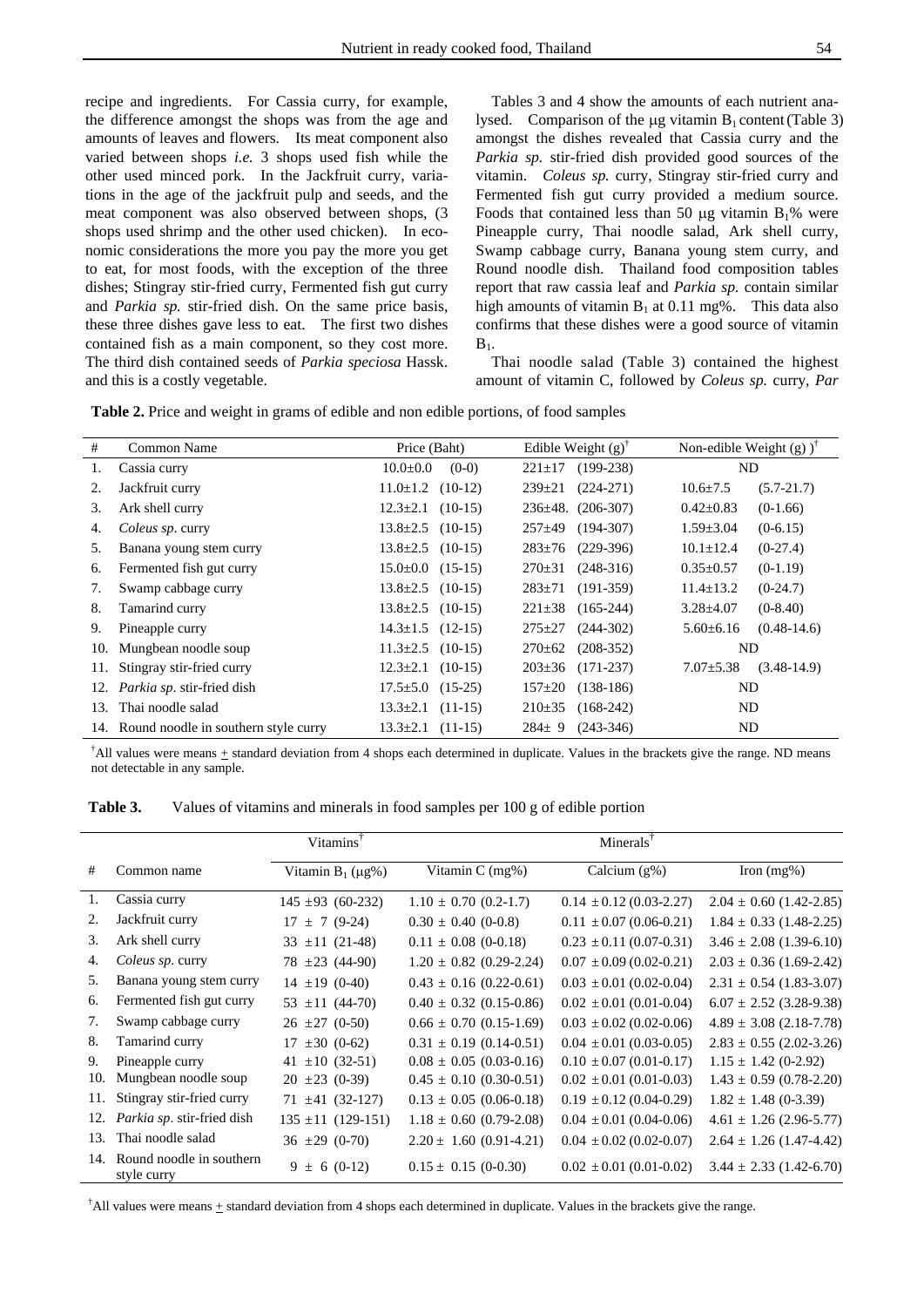| Common name |                                             | Moisture $(g\%)$                                     | Ash $(g\%)$                          | Fat $(g\%)$                                    | Protein $(g\%)$                         | Carbohydrate $(g\%)$          |
|-------------|---------------------------------------------|------------------------------------------------------|--------------------------------------|------------------------------------------------|-----------------------------------------|-------------------------------|
|             | 1. Cassia curry                             | $(74.0 - 81.6)$<br>78.0<br>4.0<br>$\pm$              | 0.4<br>$(1.8-2.6)$<br>2.2<br>$\pm$   | $(6.1-13.9)$<br>9.9<br>3.6<br>$\pm$            | $(3.8-5.5)$<br>4.7<br>0.7<br>$\pm$      | $5.2 \pm 0.9$ (3.9-6.0)       |
|             | Jackfruit curry                             | $(77.0 - 90.3)$<br>85.1<br>5.7<br>土                  | $0.4$ $(1.9-2.7)$<br>2.1<br>士        | 2.0<br>$(2.6-7.4)$<br>4.9<br>$\pm$             | $2.9$ $(2.4-8.6)$<br>4.3<br>$\pm$       | $3.5 \pm 2.4 \ (0.4-5.6)$     |
|             | 3. Ark shell curry                          | 78.9<br>$(73.0 - 82.4)$<br>4.1<br>$\pm$              | $(1.9-3.3)$<br>2.5<br>0.7<br>士       | $(3.3-13.1)$<br>6.7<br>4.4<br>$\pm$            | $2.6$ $(4.8-10.6)$<br>8.2<br>士          | $3.9 \pm 1.9$ $(1.8-6.4)$     |
|             | 4. Coleus sp. curry                         | 77.2<br>$1.8$ $(74.8-79.3)$<br>$\pm$                 | $(1.7 - 2.7)$<br>0.5<br>2.1<br>$\pm$ | $(2.5-12.4)$<br>6.0<br>4.5<br>$\pm$            | $(3.2 - 7.5)$<br>5.7<br>1.8<br>$\pm$    | 9.1 $\pm$ 6.8 (0-14.3)        |
|             | 5. Banana young stem curry                  | $3.4$ $(75.2 - 83.1)$<br>79.5<br>$\pm$               | $0.3$ $(1.5-2.2)$<br>1.8<br>士        | $(3.8-11.3)$<br>3.7<br>7.7<br>$+$              | $(2.8-6.3)$<br>4.8<br>1.4<br>$\pm$      | $6.2 \pm 1.2$ $(4.4-7.1)$     |
|             | 6. Fermented fish gut curry                 | 83.7<br>$(80.9 - 88.7)$<br>3.7<br>$\pm$              | $\pm$ 0.8 (3.2-5.1)<br>4.1           | $(0.5-4.2)$<br>1.9<br>1.6<br>$\pm$             | $(3.7-6.2)$<br>4.7<br>$\pm$             | $\pm$ 1.2 (3.9-6.7)<br>5.7    |
|             | 7. Swamp cabbage curry                      | 76.1<br>2.3<br>$(74.6 - 79.6)$<br>$\pm$              | $0.6$ $(2.7-3.9)$<br>3.3<br>土        | $(5.5-9.7)$<br>7.5<br>l.8<br>士                 | $1.6$ $(3.1-6.2)$<br>4.6<br>土           | $8.6 \pm 2.6 \ (5.0-10.8)$    |
|             | 8. Tamarind curry                           | 78.7<br>$(71.5 - 82.2)$<br>5.0<br>$\pm$              | $0.6$ $(1.7-2.9)$<br>2.0<br>土        | 3.0<br>$(3.6-10.5)$<br>6.2<br>$\pm$            | $(3.7-9.6)$<br>2.9<br>5.3<br>$\pm$      | $7.9 \pm 2.9 \ (4.6-11.4)$    |
|             | 9. Pineapple curry                          | 85.5<br>$(84.4 - 86.3)$<br>0.9 <sub>z</sub><br>$\pm$ | $0.4$ $(1.5-2.5)$<br>1.9<br>土        | $(0.2-1.1)$<br>$\pm$ 0.4<br>0.6                | 4.9 $(4.0-15.6)$<br>8.7<br>$+$          | $3.9 \pm 3.1 \ (0-7.6)$       |
|             | 10. Mungbean noodle soup                    | $1.6$ (90.7-94.7)<br>92.6 $\pm$                      | $(0.7-2.3)$<br>1.4<br>0.7<br>$\pm$   | 0.9<br>$\pm$ 0.3<br>$(0.6-1.2)$                | $\pm$ 0.6 (1.2-2.7)<br>2.1              | $3.1 \pm 1.7$ $(0.8-4.6)$     |
|             | 11. Stingray stir-fried curry               | $(69.8 - 81.0)$<br>75.9<br>5.2<br>$\pm$              | $(2.1 - 3.8)$<br>0.7<br>2.9<br>士     | $(1.8-4.6)$<br>3.4<br>1.2<br>$\pm$             | $(11.1 - 21.3)$<br>16.7<br>4.4<br>$\pm$ | $(0-2.5)$<br>$\pm$ 2.3<br>2.7 |
|             | 12. Parkia sp. stir-fried dish              | $2.0(66.1-69.9)$<br>68.2<br>$\pm$                    | $\pm$ 0.6 (2.6-4.1)<br>3.3           | 2.1<br>$(6.6-11.1)$<br>9.2<br>$+$              | $(4.9-9.5)$<br>7.5<br>1.9<br>$\pm$      | $\pm$ 1.5 (10.0-13.3)<br>11.8 |
|             | 13. Thai noodle salad                       | $2.6$ $(61.0-66.5)$<br>64.5<br>士                     | $0.3$ $(1.4-2.0)$<br>1.8<br>士        | 0.7<br>$(5.0-6.7)$<br>5.8<br>士                 | 2.3<br>$(0.8-6.3)$<br>3.8<br>士          | $\pm$ 3.1 (21.0-27.6)<br>24.2 |
|             | 14. Round noodle in southern<br>style curry | $(72.9 - 78.8)$<br>75.2<br>2.7<br>士                  | $0.4$ $(1.1-2.0)$<br>1.7<br>士        | $(2.2 - 5.2)$<br>4.2<br>$\mathfrak{t}$ .4<br>土 | $\pm$ 0.2 (2.4-2.9)<br>2.6              | $16.4 \pm 1.5$ (14.9-17.7)    |

Table 4. Result of proximal analysis of food samples in g per 100 g of edible portion<sup>†</sup>

<sup>†</sup>All values were means  $\pm$  standard deviation from 4 shops each determined in duplicate. Values in the brackets give the range.

Table 5. Comparison of the nutrient values estimated by the ready cooked food data with that by the food composition tables<sup>11,12</sup>

|                                          |               | Component per edible weight of round noodle in southern curry |                 |                 |                 |             |                          |                  |               |                 |
|------------------------------------------|---------------|---------------------------------------------------------------|-----------------|-----------------|-----------------|-------------|--------------------------|------------------|---------------|-----------------|
|                                          | Edible weight | Vitamins                                                      |                 | Minerals        |                 |             | <b>Proximal Analysis</b> |                  |               |                 |
| Source for Data Estimation               |               | $B_1$                                                         |                 | Calcium         | Iron            | Moisture    | Ash                      | Fat              | Protein       | Carbohydrate    |
|                                          | (g)           | (µg)                                                          | (mg)            | ( g )           | (mg)            | (g)         | (g)                      | $(\overline{g})$ | (g)           | (g)             |
| The ready cooked food data <sup>+</sup>  | $330 + 45$    | $29 + 4$                                                      | $0.49 + 0.07$   | $0.07 + 0.01$   | $11.4 + 1.6$    | $249+34$    | $5.62 + 0.77$            | $13.9 + 1.9$     | $8.59 + 1.17$ | $54.2 + 7.4$    |
|                                          | 13.7%         | 13.8%                                                         | 14.3%           | 14.3%           | 13.6%           | 13.7%       | 13.7%                    | 13.7%            | 13.6%         | 13.6%           |
|                                          | $(268-374)$   | $(24-34)$                                                     | $(0.40 - 0.56)$ | $(0.05 - 0.07)$ | $(9.2-12.9)$    | $(201-281)$ | $(4.55 - 6.35)$          | $(11.2 - 15.7)$  | $(6.96-9.72)$ | $(43.9 - 61.3)$ |
| The food composition tables <sup>§</sup> | $330 + 45$    | $83 + 12$                                                     | $1.23 + 0.34$   | $0.03 + 0.00$   | $5.81 + 0.87$   | $241 + 31$  | $0.16 + 0.02$            | $34.9 + 9.6$     | $15.2 + 2.7$  | $36.7 + 5.2$    |
|                                          | 13.7%         | 14.5%                                                         | 27.6%           | 13.3%           | 14.9%           | 13.0%       | 12.5%                    | 27.5%            | 17.7%         | 14.0%           |
|                                          | $(268-374)$   | $(66-92)$                                                     | $(0.73 - 1.50)$ | $(0.03 - 0.04)$ | $(4.55 - 6.54)$ | $(199-275)$ | $(0.14 - 0.19)$          | $(20.9 - 42.5)$  | $(11.6-18.1)$ | $(29.7 - 42.0)$ |

<sup>†</sup> All values are the mean  $\pm$  standard deviation of the calculation from 4 shops. Presented percentages are the % coefficiency of variation, sd/mean x100. Values in the brackets give the range.  $\ddot{\cdot}$  Values were cal lated from the nutrient values of the Round noodle in southern curry (Tables 3 and 4), multiplied by its edible weight and divided by a hundred. <sup>§</sup> Each food item was weighed for its edible portion, its cooking ingredient *i.e.* round noodle, fish meat and coconut milk. This weight was used for the calculation of the presented component as follows: 1), the nutrient values of each ingredient in the food composition tables <sup>11, 12</sup> was multiplied with its weight and divided by a hundred, and 2). all the obtained values were summed to obtain the nutrient values of the whole food.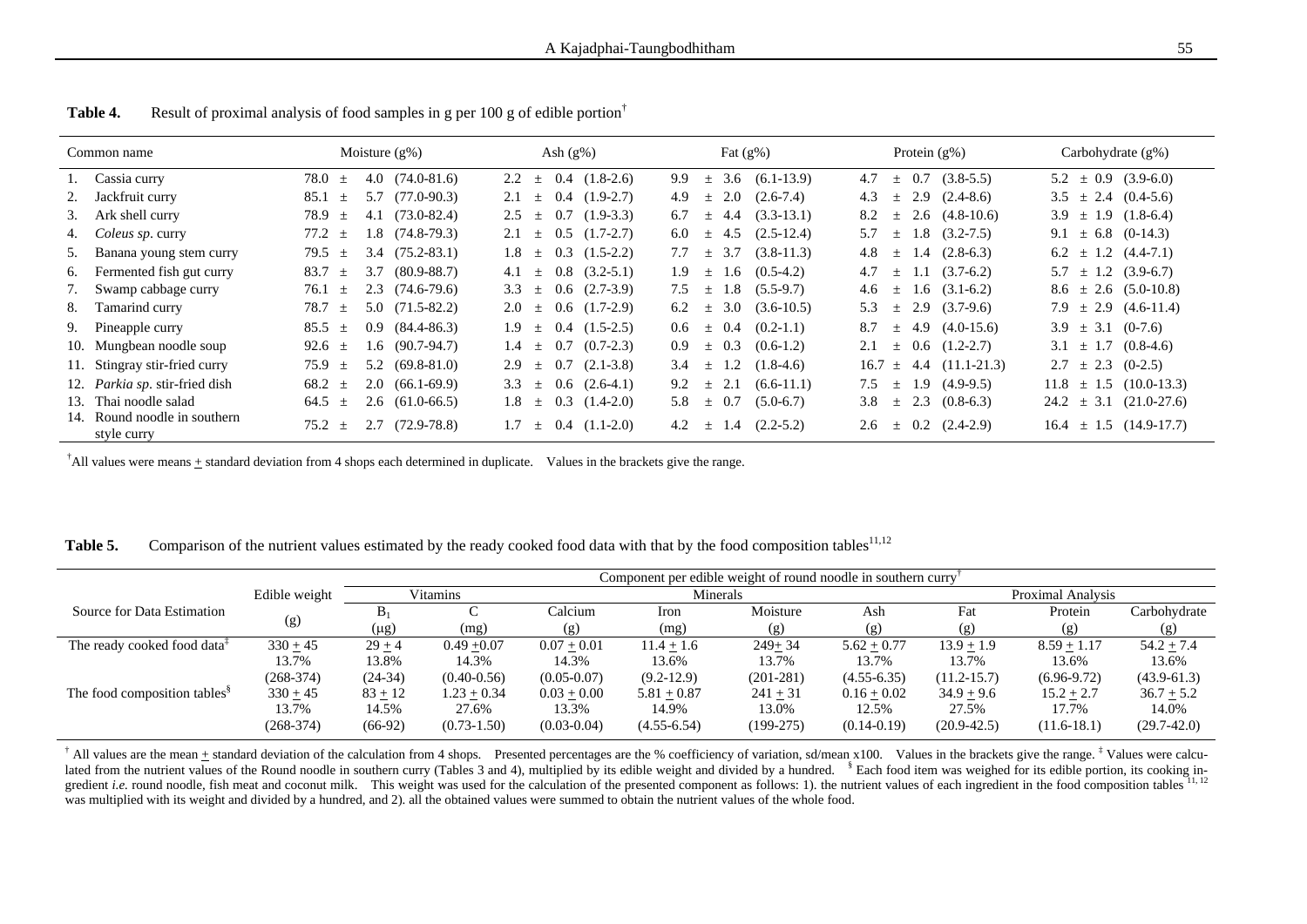*kia sp.* stir-fried dish and Cassia curry. Foods with vitamin C levels of less than 1 mg% were Swamp cabbage curry, Mungbean noodle soup, Banana young stem curry, Fermented fish gut curry, Jackfruit curry, Tamarind curry, Round noodle dish, Stingray stir-fried curry, Ark shell curry and Pineapple curry. The ingredients of Thai noodle salad contained large amounts of fresh cucumber, blanched mungbean shoot and swamp cabbage. These vegetables were exposed to less cooking. It has been reported that these vegetables are good sources of the vitamin; 20, 19 and 14 mg% respectively.<sup>11, 12</sup>

 Results of the minerals analysis *i.e.* calcium and iron in the ash hydrolysates of each food type are also shown in Table 3. Calcium levels were highest in Ark shell curry, followed by Stingray stir-fried curry, Cassia curry, Jackfruit curry, Pineapple curry and *Coleus sp.* curry. All the rest had less than 0.05 g% with the least of 0.02 g% present in Fermented fish gut curry, Mungbean noodle soup and Round noodle dish. The highest amounts of iron were found in Fermented fish gut curry, followed by other dishes in the range of 1.15 mg% in Pineapple curry to 4.89 mg% in Swamp cabbage curry. When the individual ingredients of each food were considered, it was seen that the main ingredient determined the total amount of nutrient in the sample. For example ark shell and piper leaves, the main ingredients of Ark shell curry, have higher calcium levels of 134 mg and 601 mg of calcium per 100 g of their edible portion respectively than do ingredient of other dishes according to the single food analysis databases of the Ministry of Public Health.<sup>11, 12</sup> In the round noodle dish, with only 0.02 g% calcium the round noodle and fish meat ingredients had very little calcium (7 mg% and 31 mg%) respectively.<sup>12</sup> Similar reasoning can be applied to the level of iron in Fermented fish gut curry with the main ingredients of green yard-long bean, egg plant and meat of the short bodied mackerel containing 26, 1.2 and 1.5 mg% of iron<sup>11, 12</sup> respectively determining the whole iron level of the dish.

 Results of proximal analysis are shown in Table 4. The moisture content was related to the food characteristic, that is soup or curry dishes had higher values more than the stir-fried types. Mungbean noodle soup had the highest value of moisture and the lowest, Thai noodle salad and *Parkia sp*. stir-fried dish. There was very little variation in moisture content of the rest, for if the highest and the 2 lowest figures were removed it was found that the average moisture content was about 80 % with a range of 75 to 85%.

 Fermented fish gut curry produced the highest ash value of 4.1%. *Parkia sp.* stir-fried dish and Swamp cabbage curry had equal amount of ash at 3.3 g%. Other dishes were in the range of 1.4 g% to 2.9 g% as shown in Table 4.

 The highest fat content was found in Cassia curry. *Parkia sp.* stir-fried dish, Banana young stem curry, Swamp cabbage curry, Ark shell curry, Tamarind curry, *Coleus sp.* curry, Thai noodle salad all had 6 g% or more. The rest, Jackfruit curry, Round noodle dish, Stingray stir-fried curry, Fermented fish gut curry, Mungbean noodle soup had 5 g% or less, with Pineapple curry having the lowest at 0.6 g% (Table 4). Foods containing coconut milk gave higher fat contents than did stir-fried dishes.

Fermented fish gut curry, Mungbean noodle soup, and Pineapple curry had low fat values respectively since they contained no coconut milk content.

 Stingray stir-fried curry was the best source of protein correlated with its large content of fish meat as a main ingredient. Pineapple curry, Ark shell curry, and *Parkia sp.* stir-fried dish had 8 or 9 g%. The rest had very little protein, ranging from 2 to 5 g%. The protein content of each dish was provided by their ingredients including either pork, shrimp, fish, chicken or ark shell (Table 1). The food composition tables of Thailand<sup>11, 12</sup> report protein values for each type of meat in the raw state as follows: 19.6, 20.1, 15.7-20.5, 23.6, 12.9 g% for pork, shrimp, fish, chicken and ark shell respectively.

 The best source of carbohydrate was Thai noodle salad. The next highest was Round noodle dish followed by *Parkia sp.* stir-fried dish. *Coleus sp.* curry, Swamp cabbage curry and Tamarind curry were in the range of 7 to 9 g%. The rest, Banana young stem curry, Fermented fish gut curry, Cassia curry, Ark shell curry, Pineapple curry and Jackfruit curry had 6 g% or less and the lowest of 3 g%, Mungbean noodle soup and Stingray stir-fried curry. The food composition tables of Thailand report that rice noodle contains up to 79.7 g% carbohydrate content, the cooked rice noodle 16.0 g%, and round noodle 18.2 g%. Although cooked mungbean noodle had a carbohydrate content of 19.3 g% that was higher than the cooked rice noodle and round noodle, the value obtained for Mungbean noodle soup was not reflected in its individual component data. This was because it had less mungbean noodle in the dish compared with the amount of noodles in the Thai noodle salad and Round noodle dish. Curry paste used in Thai cooking has an average carbohydrate content of 13.8 g%. Vegetables used in dishes also contributed to their overall carbohydrate content. According to the Food composition tables of Thailand, the carbohydrate content of jackfruit, piper leaves, pineapple, cassia leaves, egg plant, banana young stems, tamarind leaves, swamp cabbage, *Parkia sp*. and *Coleus sp.* were: 1.7, 14.2, 11.6, 14.3, 6.3, 2.0, 9.4, 1.9, 15.5 and 17.0 g% respectively.<sup>11, 12</sup>

 A new set of 4 samples of Round noodle in southern curry was obtained and their nutrient values were calculated using the values determined previously in Tables 3 and 4. The individual components of these samples were then carefully separated and weighed and used to calculate their nutrient values using the data published by the Thai Ministry of Public Health. $11,12$  The results are shown in Table 5. The two methods provided significantly different results. The Round noodle in southern curry was chosen because it is an interesting mixed type of diet, containing a good variety of ingredients that can be separated and weighed to allow for easy application of the database. When the 2 sets of values were compared, those obtained using the data of Tables 3 and 4 show considerable less variation than those obtained using the published data. In the classical way to estimate nutrient values, there is a need to identify the exact kind of cooking ingredient in order to select the correct item listed in the table. An accurate measure of the weight of each ingredient is also necessary for the calculation and there are often problems of accurately identifying either the